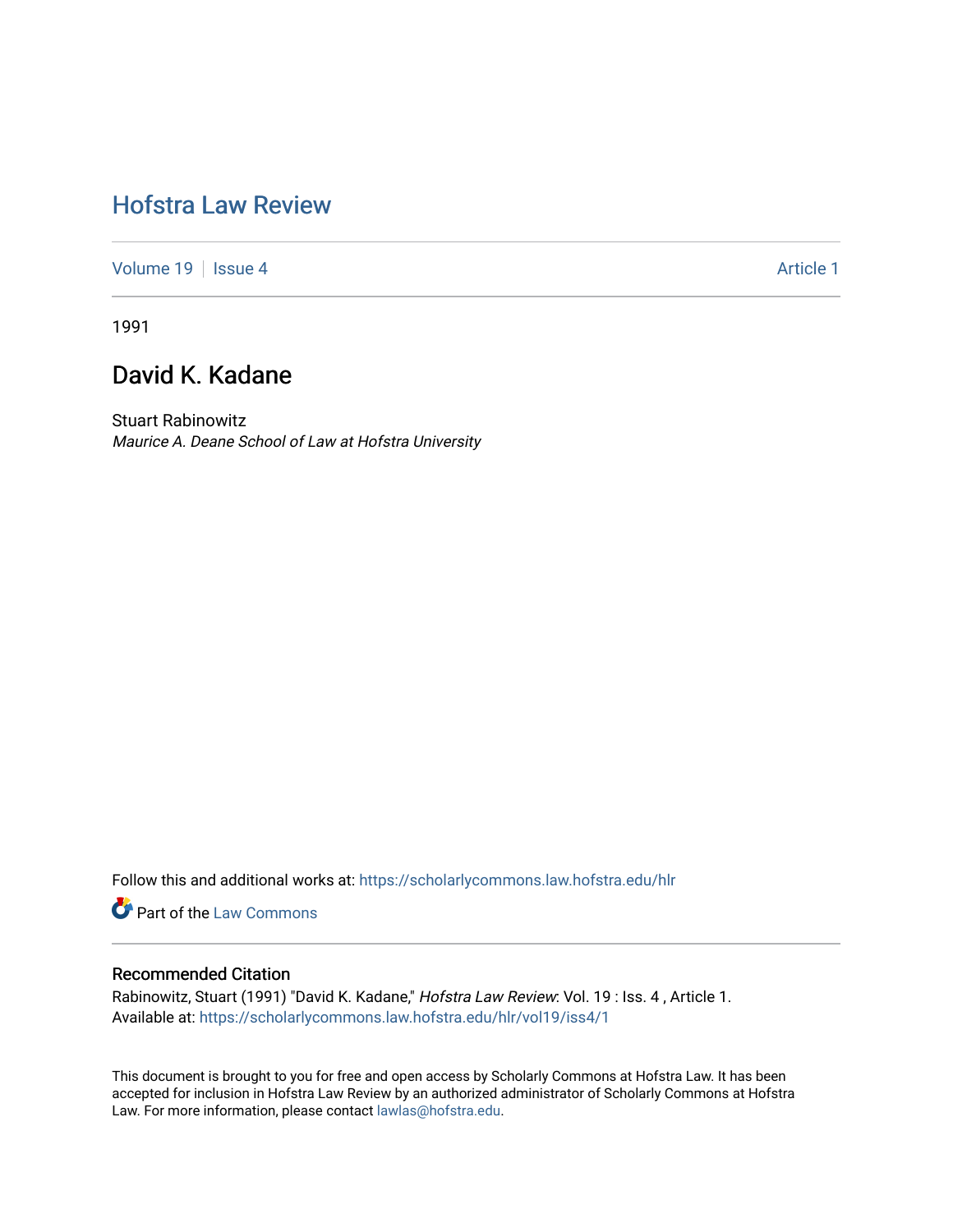# **HOFSTRA lAW REVIEW**

Volume **19** Summer **1991**

## DAVID K. **KADANE**

### *Stuart Rabinowitz\**

If words are generally imperfect symbols **by** which to convey ideas, it makes little sense to use them to describe the sense of loss we feel at the passing of our good friend and invaluable colleague. But, David Kadane's death, at the age of seventy-seven, has been more than a sad occasion for those of us who worked with him at Hofstra. It has also reminded us of his many and enduring contributions to a law school that still reaps the benefit of his vision.

The contributions made by David Kadane to Hofstra were part of an unusually diverse career that continued almost to the moment he died. Indeed, David's final professional words, on the rule against perpetuities no less, were very recently and posthumously published in two recent issues of the New York State Bar Journal. At the same time, David's considerable technical skills as a lawyer were more than matched by his various interests in the welfare of others, particularly those who are economically or educationally disadvantaged.

It is appropriate to note the highlights of his impressive career. David Kadane was born in New York City in 1914. He was the son of a lawyer and attended public schools in the City, graduating from C.C.N.Y. in 1933. In 1936, he received his LL.B. degree from the

<sup>\*</sup> Dean and Alexander M. Bickel Distinguished Professor of Law, Hofstra University School of Law.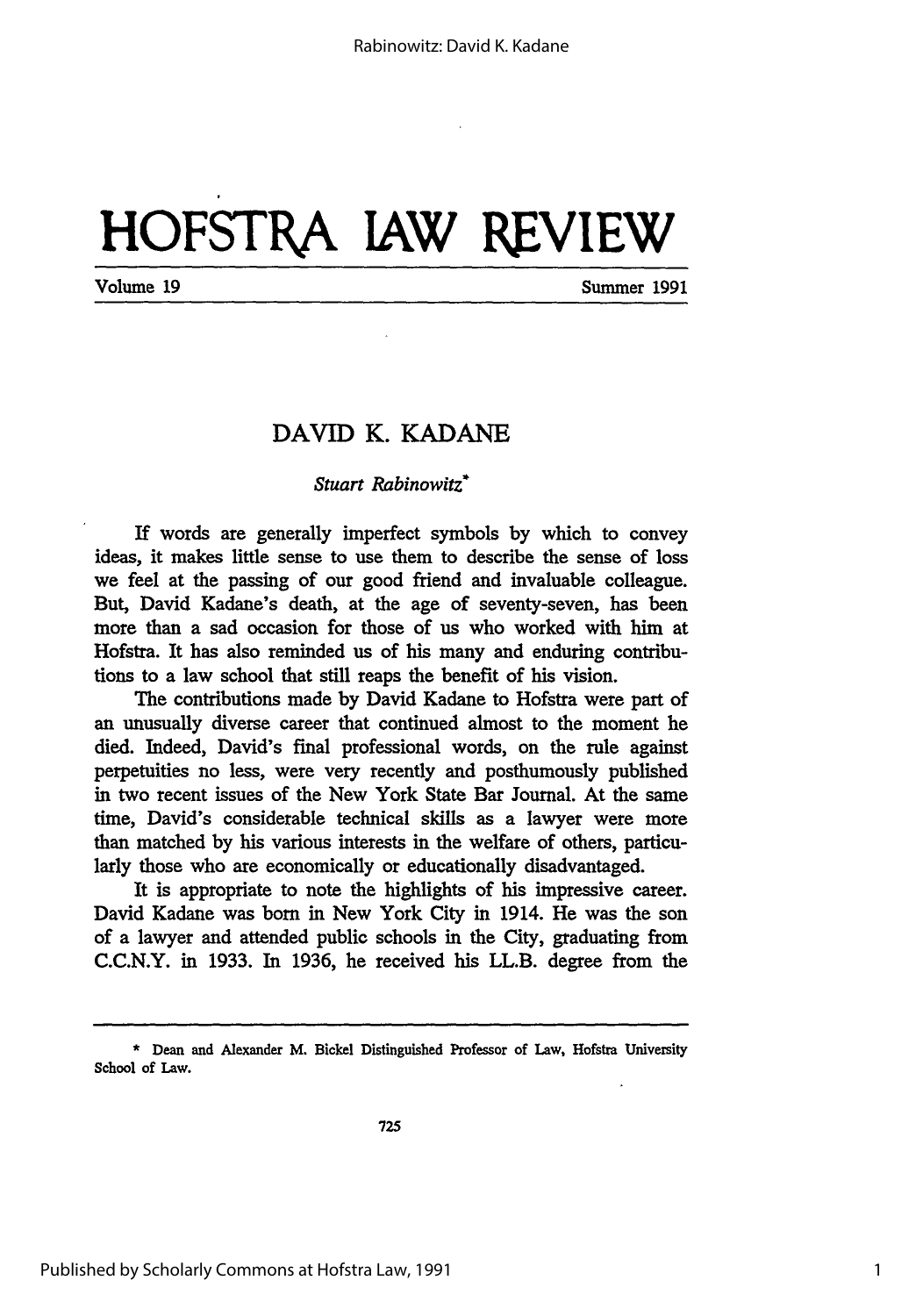726

#### *HOFSTRA LAW REVIEW*

Harvard Law School where he encountered, among others, W. Barton Leach, Edward H. "Bull" Warren, and Felix Frankfurter.

From **1936** to **1938,** David was an assistant counsel to the **U.S.** Senate Committee on Interstate Commerce. From **1938** to 1946, as a lawyer for the **U.S.** Securities and Exchange Commission, he worked with both William **0.** Douglas and Jerome Frank. He was also Special Assistant to the National Housing Expediter, Wilson W. Wyatt, during 1946.

Following his government service, David was employed **by** the Long Island Lighting Company. From 1949 to **1970,** he was the General Counsel of **LILCO,** where he developed a national reputation for his work involving the government regulation of utility rates. From 1964 to **1966,** while on leave from **LILCO,** he and his wife Helene served in the Peace Corps. David was a legal adviser to the government of Tanzania and to its President, the Honorable Julius K. Nyerere, during his Peace Corps Service.

In **1970,** David joined our founding faculty. In fact, he was the very first member of the new Hofstra Law School faculty appointed **by** the founding dean, Malachy Mahon. Despite David's background as a corporate lawyer for a major regulated industry, he was especial**ly** interested in creating new programs in clinical legal education while making his own local contribution to the war on poverty. Just prior to his appointment as the first director of the Hofstra Law School's Neighborhood Law Office, which continues today as the Community Legal Assistance Corporation, he responded to a properly inquiring Dean Mahon in a characteristically forthright way. Malachy had asked David to explain his intended retirement from **LILCO** at the ripe old age of fifty-six. David wrote Dean Mahon to note that since his children were grown, he no longer had a heavy financial need. More to the point, he offered this terse explanation for his interest in opening a law office in one of Long Island's poorer neighborhoods: "Surely a professional man has a duty to apply his capacities, **if** he can, where they would seem to be most needed. As a lawyer I am in the business of helping people get justice. **I** think this is a good way to do it."

In addition to David's pioneering work in clinical legal education, he taught a variety of more conventional offerings at Hofstra, including property law, business organizations, corporate finance and wills, trusts and estates until his "retirement" in 1984 as the Harry R. Rains Distinguished Professor of Law. Thereafter, he continued to teach as an adjunct professor at both. Hofstra and at the new law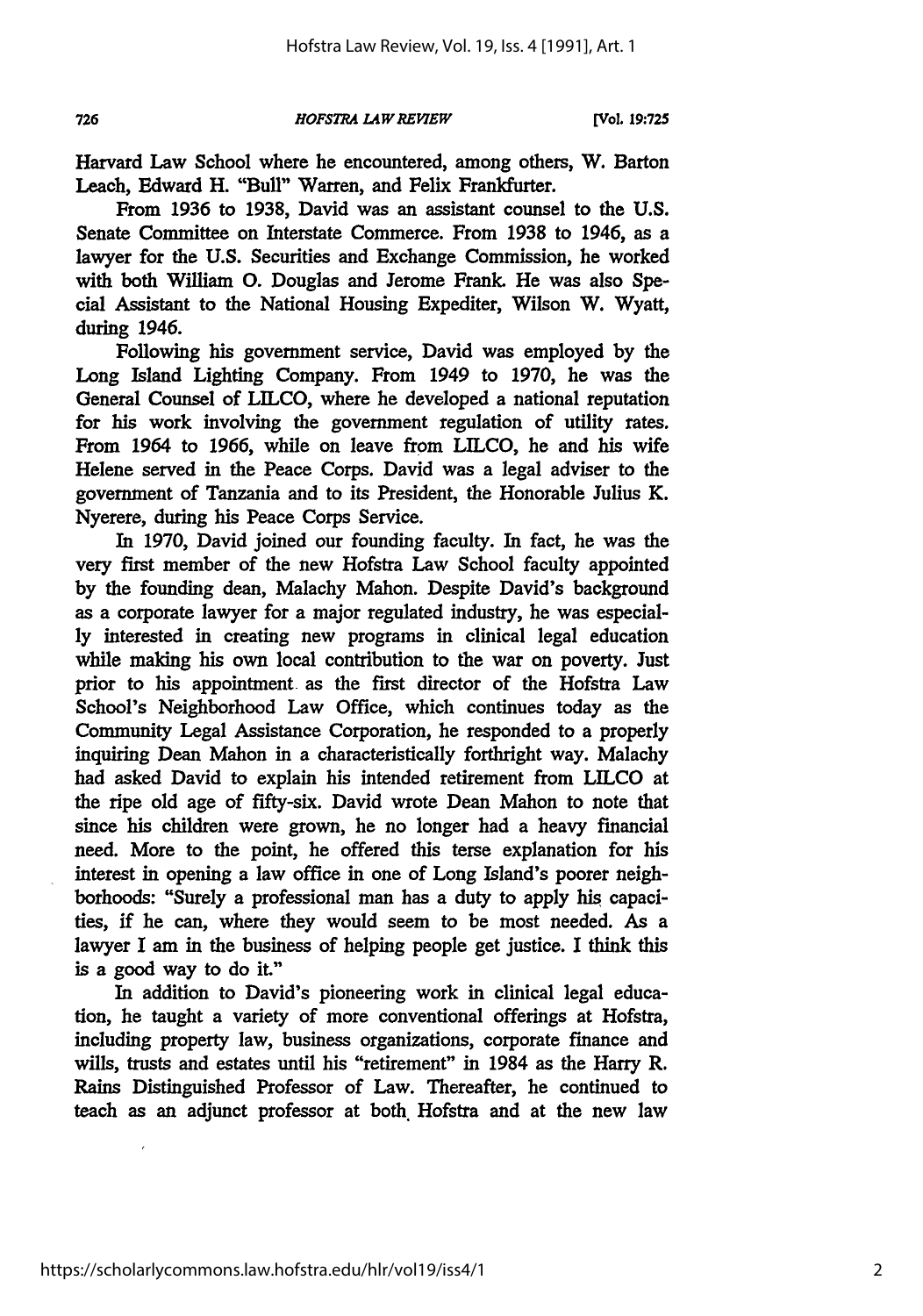**1991]**

*DAVID K. KADANE* 

school at the City University of New York, Queens College. During **1985-86,** he was a visiting lecturer in administrative law at East China Normal University in Shanghai. Of course, he was also actively involved before, during and after his faculty service at Hofstra in a large variety of important public service activities, many of which enriched his community and the education of his students simultaneous**ly.**

One can hardly do justice to the real David Kadane, however, through a summary review of his professional career, rich and accomplished as it was. For a better sense of the essential Kadane, we might **turn** to several of David's colleagues at Hofstra, especially those who shared his spirited commitment to a new and exciting experiment in legal education during the early days of this law school.

For example, Professor Burton Agata, in a peer evaluation, wrote:

Simply stated, Hofstra without David Kadane is unthinkable. It is the unanimous view of all who know him . **..** that David Kadane is a superb teacher and an enlightening and enlightened asset.

It has been said that David Kadane is the-youngest member of our faculty, in seeking knowledge, acceptance of challenge and the carrying out of difficult tasks. More than this he has been the initiator of new ideas, always ready to challenge the current dogma or doctrine.

One of my distinguished predecessors, Eric Schmertz, had this to say on the occasion of David's retirement from full-time faculty service in 1984. Dean Schmertz, writing in the student-edited law school newspaper, appropriately named "The Conscience," observed that:

On the faculty, Professor Kadane has been, and continues to be .**..** how shall I describe it **...** the gadfly, the inquisitor... in fancy legal terms, a "nooge."

He never lets us relax or become complacent. He constantly questions our basic assumptions, and indeed the assumptions of legal education in general. He is always suggesting innovative and challenging proposals for change! In one way or another, at least every week, he asks the faculty (and the Dean), "what are we trying to do? **...** what are we trying to teach? **...** what do we stand for? **...** how can we do better, for deserving students and deserving people? **...** Now I know the real meaning of "Where's the Beef."